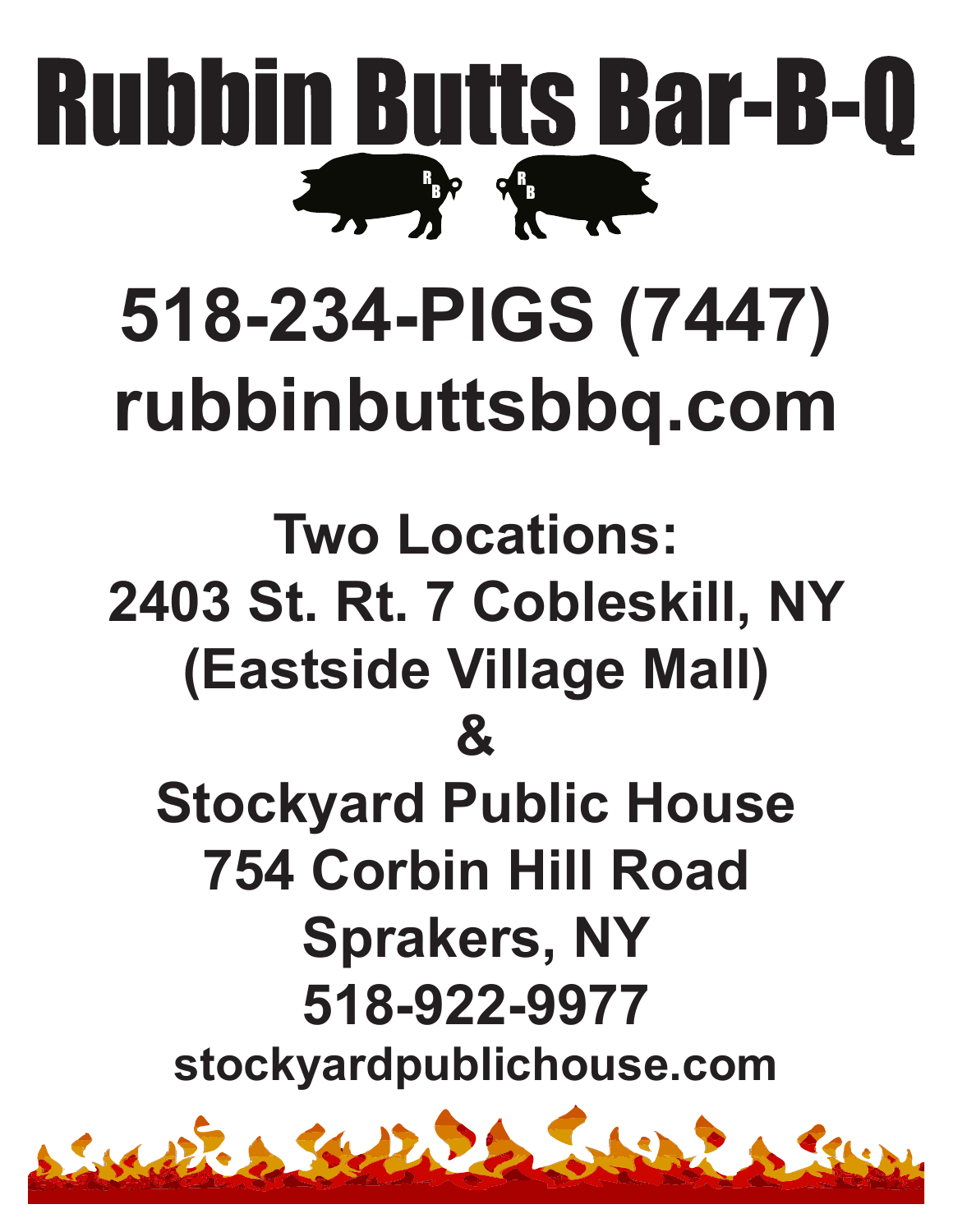#### **R** R<sup>R</sup>B <sup>R</sup>BP | |

#### **Pulled Pork, Pulled Chicken, Sausage or Turkey**

| Choose 1 with 3 sides\$10.00 per person |  |
|-----------------------------------------|--|
| Choose 2 with 3 sides\$13.00 per person |  |
| Choose 3 with 3 sides\$16.00 per person |  |
| Choose 4 with 3 sides\$19.00 per person |  |

**Brisket as an option in Buffet Brisket alone \$21.00 per person Brisket as a option \$6.00 per person Pork Ribs added to your buffet by the rack Full Racks (12-14 bones) Market Price**

**All Buffets come with Slider Rolls, Corn Bread, all necessary sauces & dressings and paper products.**

**Pick up at one of our restaurants is FREE. Delivery is \$75.00 within a reasonable distance. Full service catering is determined by the Job/Event.**

#### **Popular Sides**

**Mac and Cheese Macaroni Salad Potato salad Cole Slaw Baked Beans Corn on the Cob Salt Potatoes Sweet Potatoes**

**Tossed Salad Pasta Salad Roasted Potatoes Seasonal Veggies Mixed Fruit Penne with Marina Baked Ziti**

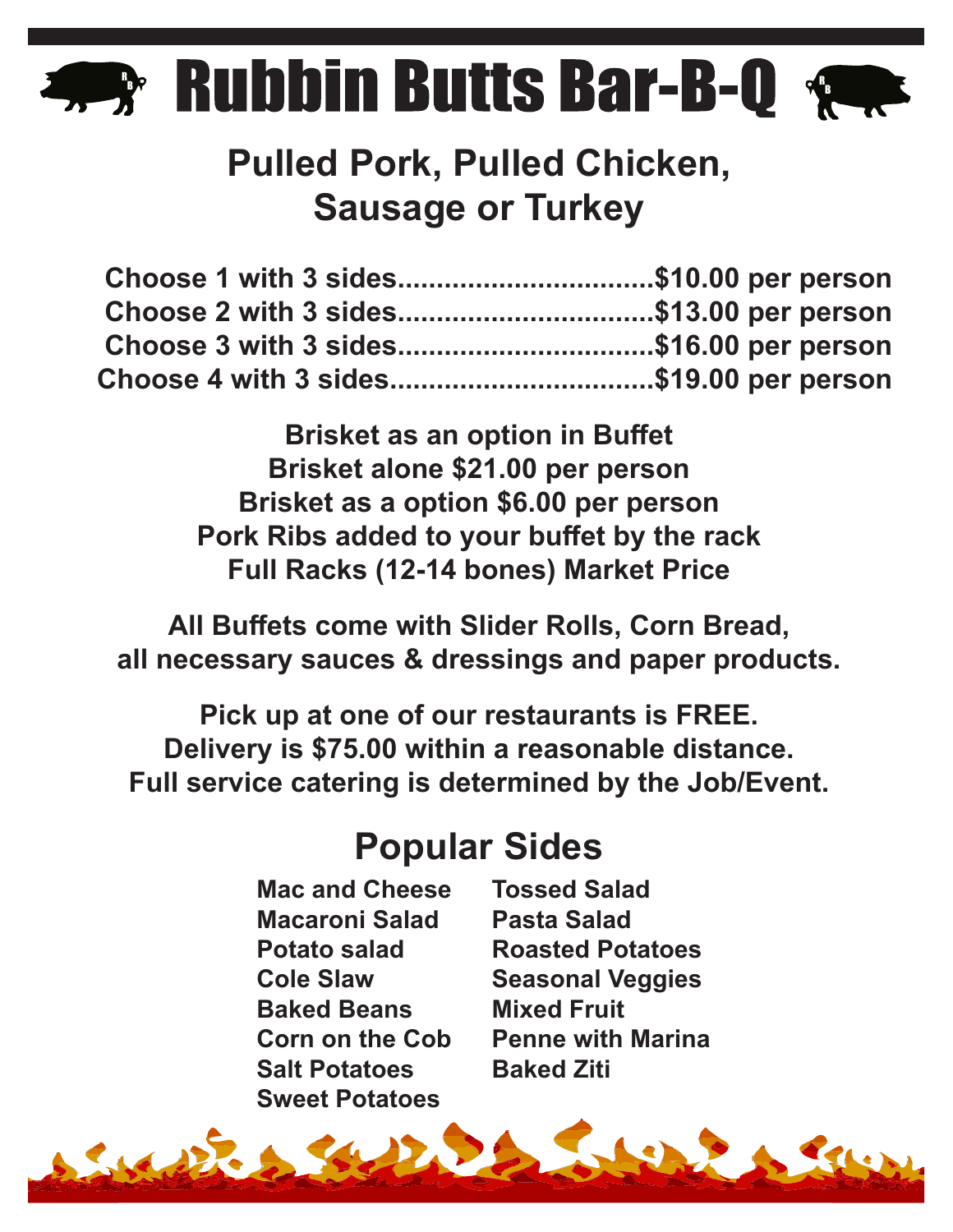

## **CATERING A LA CARTE**

### **SIDES & SALADS Full Pan \$50.00 1/2 Pan \$30.00**

 **Sausage \$10.00/lb Ribs by the Rack Market Price Brisket \$19.00/lb Turkey \$10.00/lb Pulled Pork \$10.00/lb Pulled Chicken \$10.00/lb Sauce \$9.00 Qt. Jar Rub \$14.00 Qt. Jar T-Shirts & Hats \$20.00**

**We can customize anything to your needs, Just use your imagination!**